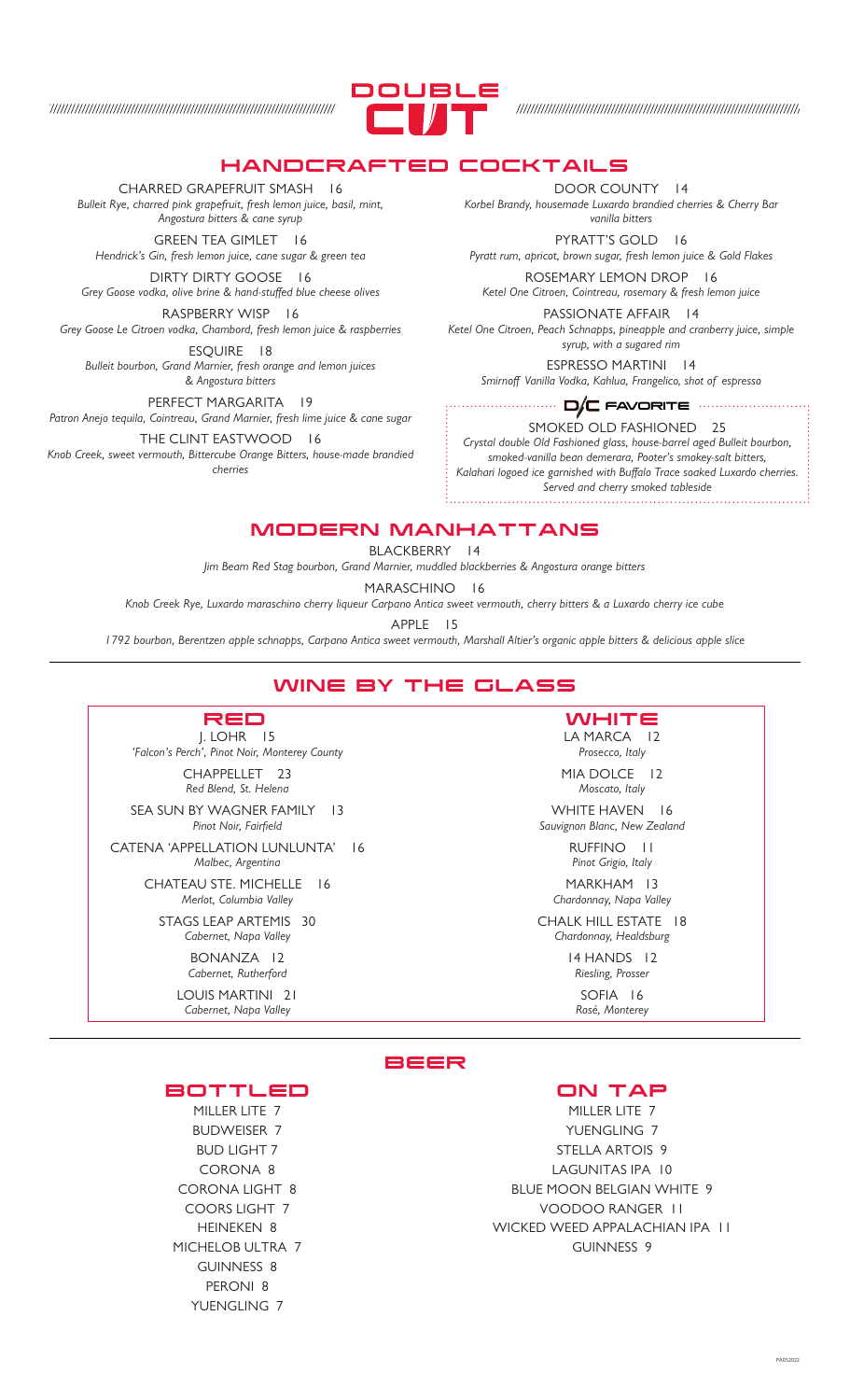

## CHILLED SEAFOOD

JUMBO SHRIMP COCKTAIL (4) 17

\*OYSTERS ON THE HALF SHELL 19/38 *served with mignonette, horseradish, cocktail sauce, fresh lemon*

FAVORITE

\*CHILLED SHELLFISH PLATTER 145 *Oysters, jumbo shrimp, lobster, lump crab, served with mignonette, horseradish, cocktail sauce, soy sauce, fresh lemon*

### **STARTERS**

JUMBO DAY BOAT SCALLOPS BENEDICT 16 *maple-pepper bacon, brioche, hollandaise*

\*TUNA TARTARE 18 *with avocado, radish, sweet chili-soy vinaigrette and crispy wonton chips*

HAND CUT PARMESAN TRUFFLE FRIES 12 *served with truffle aioli*

BLACK PEPPER CALAMARI 18 *crispy calamari and rock shrimp with lemon aioli, giardiniera*

BEEF SHORT RIB TACOS 16 *cheddar, jalapeño and ancho-tomatillo salsa, fried onion*



HANGING BACON 19 *maple glaze, cracked black pepper*

# SOUPS & SALADS

LOBSTER BISQUE bowl 16 cup 12 *lobster bouillon, cream sherry, and pastry crouton*

BLT WEDGE 15 *blue cheese, ripe tomato, chopped egg, green onion and applewood smoked bacon*

TOMATO & MOZZARELLA 15 *heirloom tomato, white onion, fresh mozzarella, and basil pesto with extra virgin olive oil*

FRENCH ONION SOUP 15 *gruyere cheese*

\*CAESAR 15 *romaine hearts with Caesar dressing, shaved parmesan, anchovies, soft boiled egg and garlic croutons*

MEATY SHORTRIB CHILI bowl 12 cup 8 *braised short ribs, aged cheddar, sour cream, chili pepper and oyster crackers* ............... **D/C** FAVORITE ............

While we do our best to accommodate all of our guests, please note we are not a nut/gluten free facility and cross-contamination may occur. \*Consuming raw or undercooked meats, poultry, seafood, shellfish or eggs may increase your risk of food borne illness, especially if you have certain medical conditions. 20% gratuity automatically added to parties of 8 or more.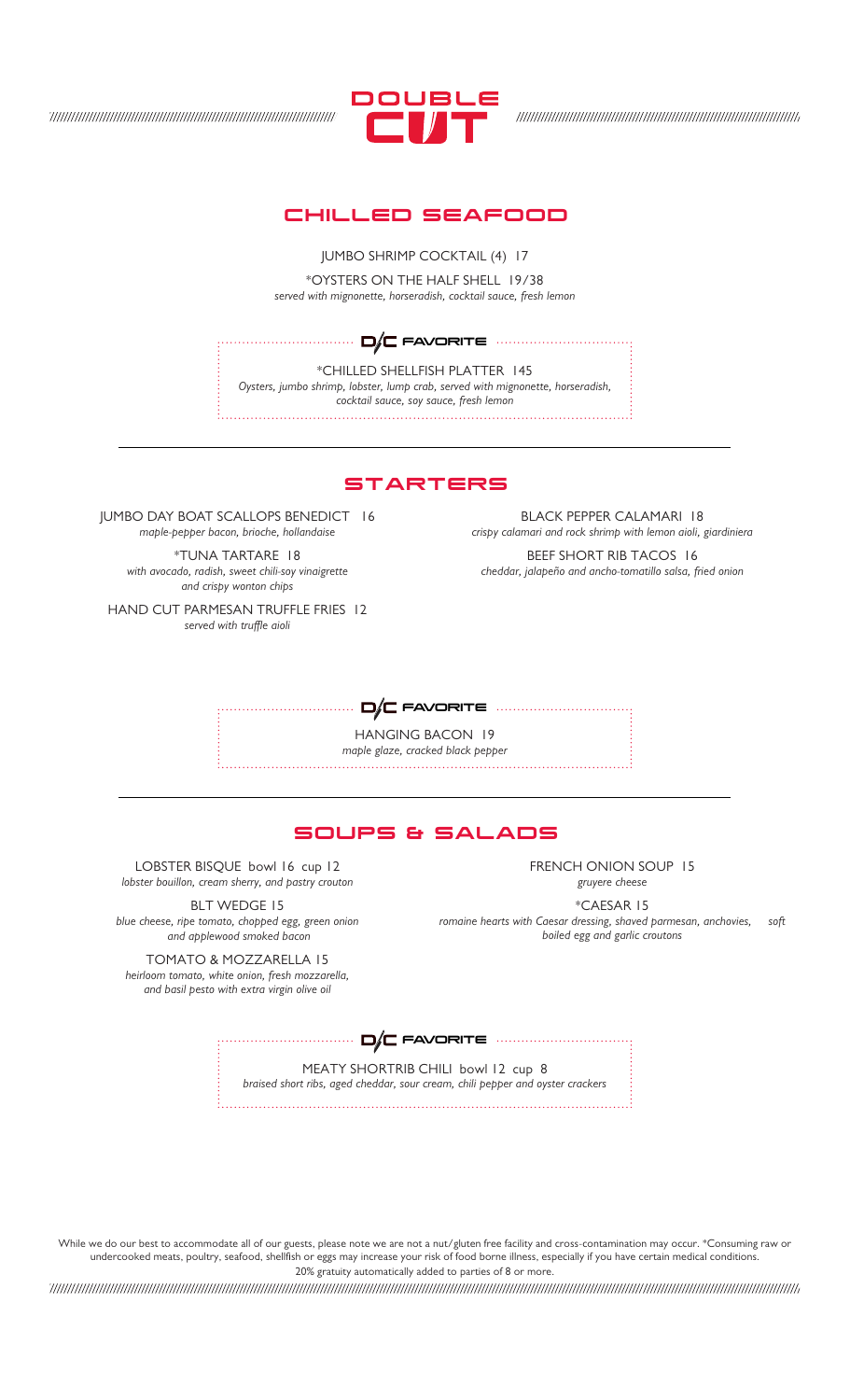



While we do our best to accommodate all of our guests, please note we are not a nut/gluten free facility and cross-contamination may occur. \*Consuming raw or undercooked meats, poultry, seafood, shellfish or eggs may increase your risk of food borne illness, especially if you have certain medical conditions. 20% gratuity automatically added to parties of 8 or more.